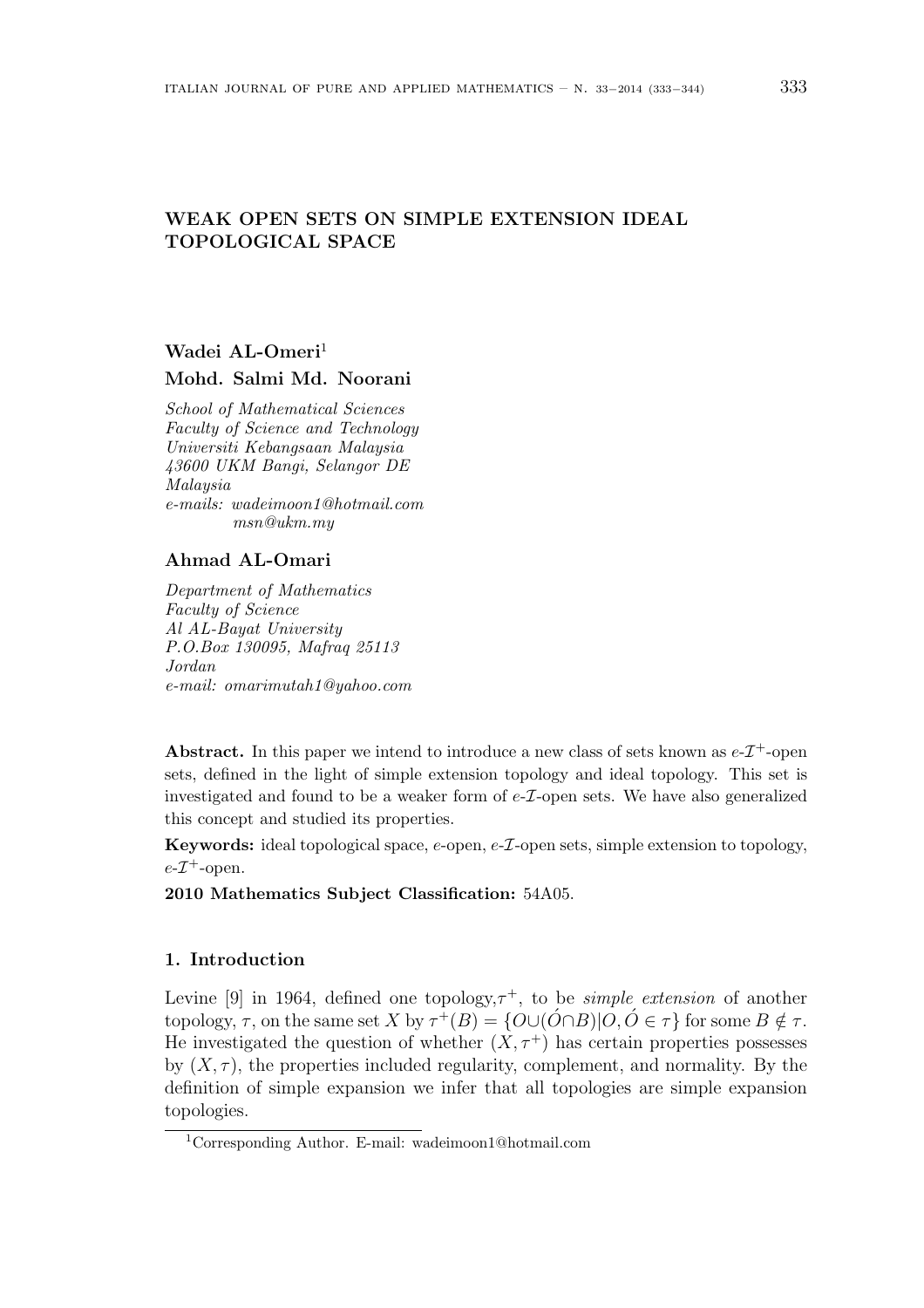An ideal  $\mathcal I$  on a topological space  $(X,\mathcal I)$  is a nonempty collection of subsets of  $X$  which satisfies the following conditions:

$$
A \in \mathcal{I}
$$
 and  $B \subset A$  implies  $B \in \mathcal{I}$ ;  $A \in \mathcal{I}$  and  $B \in \mathcal{I}$  implies  $A \cup B \in \mathcal{I}$ .

Applications to various fields were further investigated by Jankovic and Hamlett [7] Dontchev et al. [4]; Mukherjee et al. [10]; Arenas et al. [3]; et al. Nasef and Mahmoud [11] etc. Given a topological space  $(X, \tau, \mathcal{I})$  with an ideal  $\mathcal I$  on  $X$  and if  $\wp(X)$  is the set of all subsets of X. Then operator  $(.)^* : \wp(X) \to \wp(X)$ , called a local function [13, 7] of A with respect to  $\tau$  and  $\mathcal I$  is defined as follows: for  $A \subseteq X$ ,

$$
A^*(\mathcal{I}, \tau) = \{ x \in X \mid U \cap A \notin \mathcal{I} \text{ for every } U \in \tau(x) \},
$$

where  $\tau(x) = \{U \in \tau \mid x \in U\}.$ 

A Kuratowski closure operator  $Cl^*(x) = A \cup A^*(\mathcal{I}, \tau)$ .

When there is no chance for confusion, we will simply write  $A^*$  for  $A^*(\mathcal{I}, \tau)$ .  $X^*$  is often a proper subset of X.

A subset A of an ideal space  $(X, \tau, \mathcal{I})$  is said to be R-I-open (resp. R-Iclosed) [15] if  $A = Int(Cl^*(A))$  (resp.  $A = Cl^*(Int(A))$ ). A point  $x \in X$  is called  $\delta$  – I-cluster point of A if  $Int(Cl^*(U)) \cap A \neq \emptyset$  for each open set V containing x. The family of all  $\delta$ -*T*-cluster points of A is called the  $\delta$ -*T*-closure of A and is denoted by  $\delta Cl_I(A)$ . The set  $\delta$ -*I*-interior of A is the union of all R-I-open sets of X contained in A and its denoted by  $\delta Int_I(A)$ . A is said to be  $\delta$ -*T*-closed if  $\delta Cl_I(A) = A$  [15].

The subject of ideals in topological spaces has been studied by Kuratowski [8] and Vaidyanathaswamy [14]. Jankovic and Hamlett [7] introduced the notation of I-open sets in ideal topological space, and investigated further properties of ideal space. Further Abd El-Monsef et al. [2] investigated  $\mathcal{I}$ -open sets and  $\mathcal{I}$ continuous functions. Hatir [6] introduced the notion of  $semi^*$ - $\mathcal{I}$ -open sets and obtained a decomposition of  $\mathcal{I}$ -continuity. The notion of  $pre^*\text{-}\mathcal{I}$ -open sets to obtain decomposition of continuity was introduced by E. Ekici and T. Noiri [5]. In addition to this, the concept of  $e\text{-}\mathcal{I}\text{-open}$  sets and  $e\text{-}\mathcal{I}\text{-continuous}$  functions have been introduced by [1].

**Definition 1.1.** A subset A of an ideal topological space  $(X, \tau, \mathcal{I})$  is called

- 1. semi<sup>\*</sup>-*T*-open [6] if  $A \subset Cl(\delta Int_I(A)).$
- 2.  $pre^*\text{-}\mathcal{I}\text{-open}$  [5] if  $A \subseteq Int(\delta Cl_I(A)).$
- 3.  $\delta \alpha$ -*T*-open [6] if  $A \subset Int(Cl(\delta Int_I(A))).$
- 4. δ $\beta_I$ -open [6] if  $A \subset Int(Cl(\delta Int_I(A))).$
- 5. e- $\mathcal{I}\text{-open}$  [1] if  $A \subset Cl(\delta Int_I(A)) \cup Int(\delta Cl_I(A)).$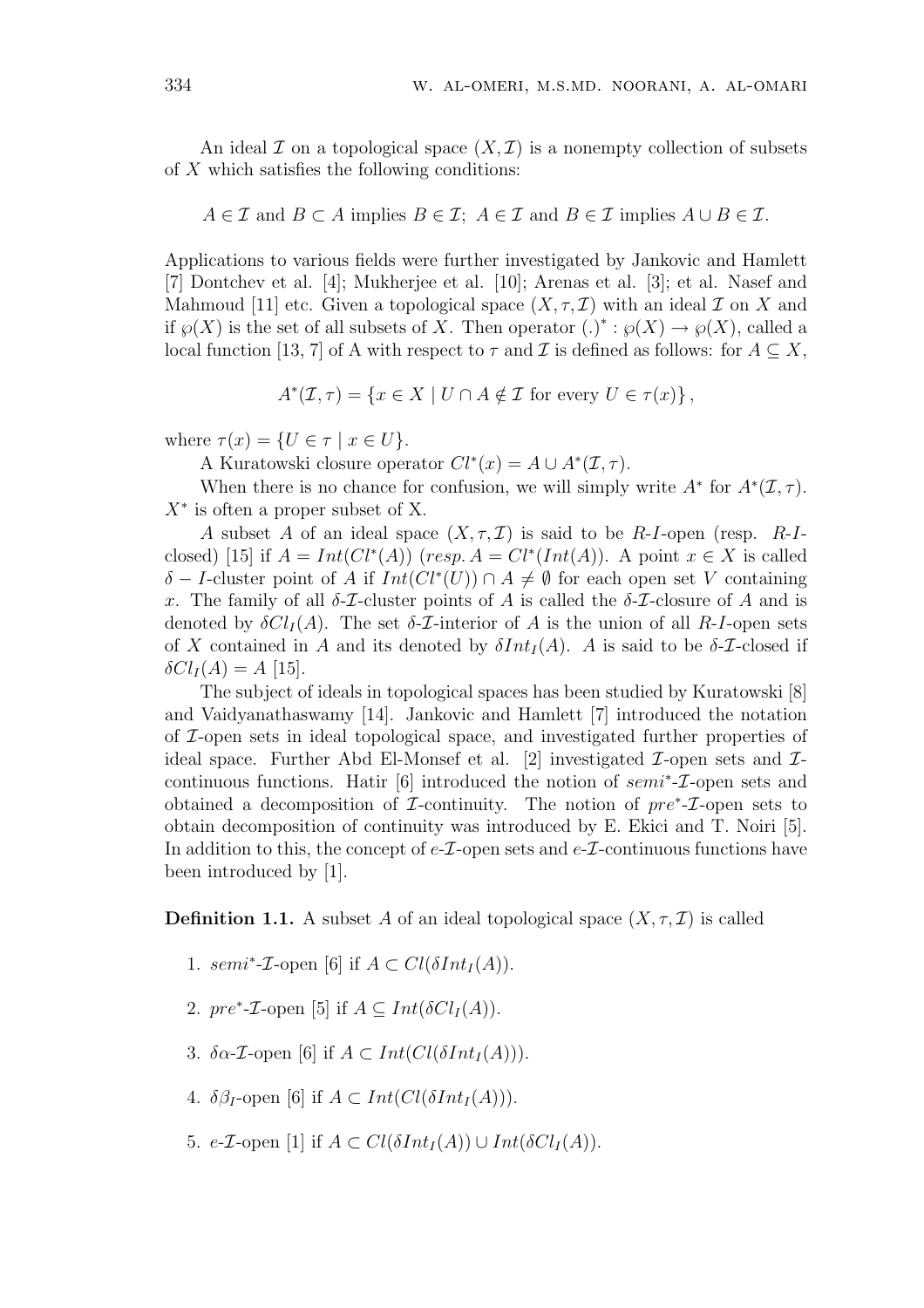In this paper we have made an attempt to extend these concept of  $\mathcal{I}\text{-openness}$ ,  $semi^*-\mathcal{I}$ -openness,  $pre^*\text{-}\mathcal{I}$ -openness,  $e-\mathcal{I}$ -openness,  $\delta \alpha$ - $\mathcal{I}$ -openness,  $\delta \beta_I$ -openness in simple extension topology.

#### 2. e-I-Open In Simple Extension

In all below definitions the interior  $Int(A)$  refers to the interior in usual topology,  $\delta Cl<sub>I</sub><sup>+</sup>$  denote the family of all  $\delta$ -*T*<sup>+</sup>-cluster points of *A*, where. A point *x* ∈ *X* is called  $\delta$ - $\mathcal{I}^+$ -cluster point of A if  $Int(Cl^{+*}(U)) \cap A \neq \emptyset$  for each open set V containing x,  $Cl^{*+}(A)$  is denoted the closure with respect to the ideal topological space under simple extension. And  $\delta Int_I^+$  is the union of all  $R-I^+$ -open sets of X contained in A. Here a new local function is defined on the simple ideal topological space (SEITS) and its denoted as  $A^{+*} = \{x \in X \mid U \cap A \notin \mathcal{I} \text{ for every } U \in \tau^+(B)\}\$ as known as extend local functions with respect to  $\tau^+$  and  $\mathcal{I}$ . Also we defined a closure operator as  $Cl^{+*}(A) = A \cup A^{+*}$ . A subset A of  $(X, \tau^+, \mathcal{I})$  is called \*+ perfect if  $A = A^{*+}$ . The family of all  $e$ - $\mathcal{I}^+$ -open defined by  $EI^+O$ .

**Definition 2.1.** Let  $A$  be a subset of simple extension ideal topological space (SEITS), then  $A$  is said to be

- (1)  $\mathcal{I}^+$  open set [12] if  $A \subset Int(A^{*+})$ .
- (2)  $e^+$ -open if  $A \subset Int(\delta Cl^+(A)) \cup Cl(\delta Int^+(A)).$
- (3)  $R-I^+$ -open if  $A = Int(Cl^{+*}(A)).$
- (4) semi<sup>\*</sup>- $\mathcal{I}^+$ -open if  $A \subset Cl(\delta Int_I^+(A)).$
- (5)  $pre^*\text{-}\mathcal{I}^+$ -open if  $A \subseteq Int(\delta Cl_I^+(A)).$
- (6)  $\delta \alpha$ -*T*<sup>+</sup>-open if  $A \subset Int(Cl(\delta Int^+_I(A))).$
- (7)  $\delta \beta_I^+$ -open if  $A \subset Int(Cl(\delta Int_I^+(A))).$
- (8)  $e$ -*T*<sup>+</sup>-open if  $A \subset Cl(\delta Int_I^+(A)) \cup Int(\delta Cl_I^+(A)).$

**Theorem 2.2.** Let  $(X, \tau^+, \mathcal{I})$  be an simple extension ideal topological space (SEITS) the following hold:

- (1) Every open is  $e$ - $\mathcal{I}^+$ -open,
- (2) Every  $e\text{-} \mathcal{I}^+$ -open is  $e\text{-} \mathcal{I}$ -open,
- (3) Every  $\mathcal{I}^+$ -open is e- $\mathcal{I}^+$ -open.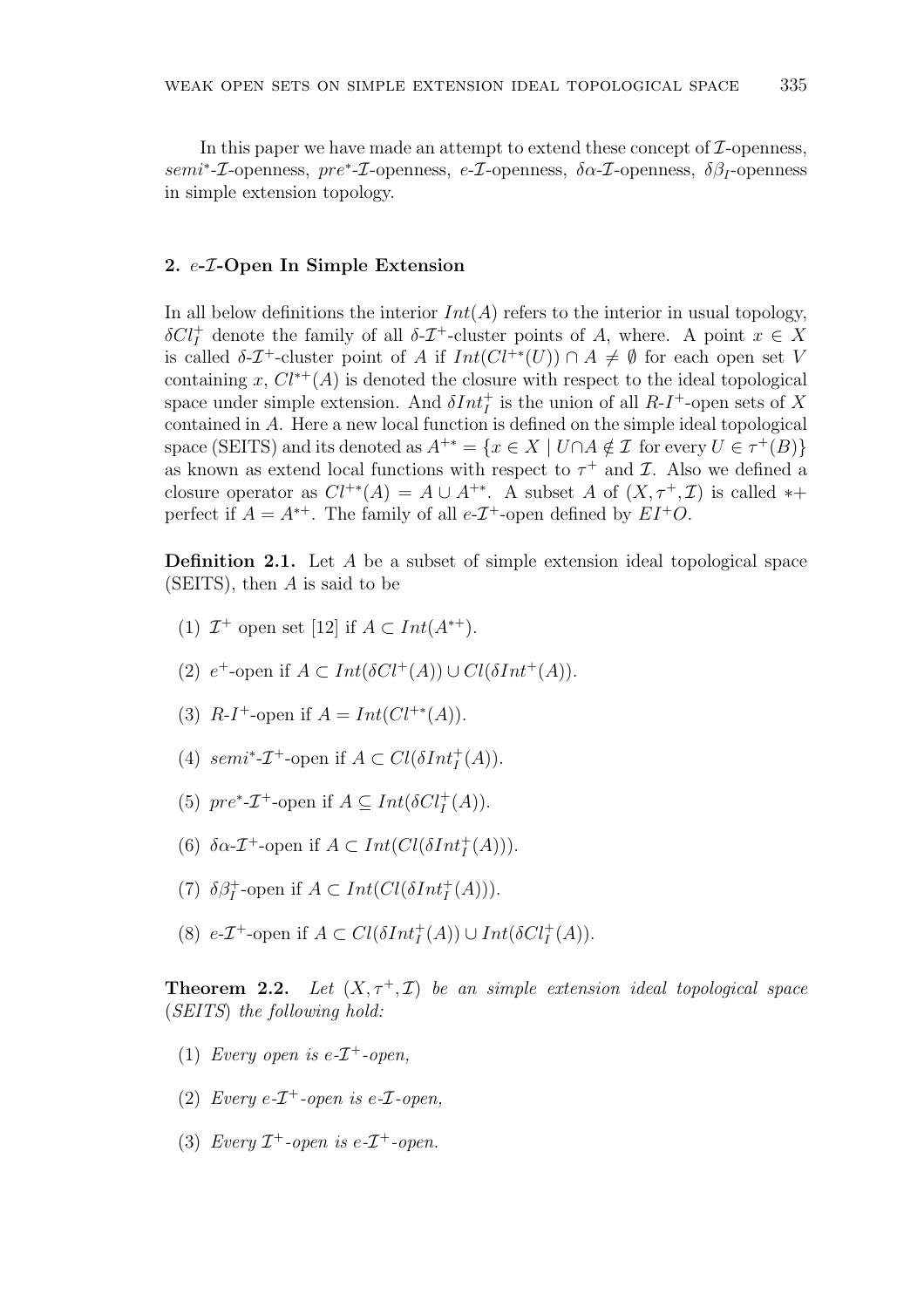**Proof.** (1) Let A be any subset of  $(X, \tau^+, \mathcal{I})$  if A is open in  $\tau$  we have:

$$
A = Int(A)
$$
  
\n
$$
\subset Int(\delta Cl_I^{+*}(A))
$$
  
\n
$$
\subset Int(\delta Cl_I^{+*}(A)) \cup Cl(\delta Int_I^{+}(A)))
$$

Then A is  $e$ - $\mathcal{I}^+$ -open.

(2) By the definition of  $e$ - $\mathcal{I}^+$ -open and  $e$ - $\mathcal{I}$ -open and since  $Cl^{**}(A) \subset Cl^{*}(A)$ , then  $\delta Cl_I^{+*}(A) \subset \delta Cl_I^*(A)$ , under theses conditions every e- $\mathcal{I}^+$ -open is e- $\mathcal{I}$ -open.

(3) Obvious.

**Remark 2.3.** From the above Theorem we know the class of  $e\text{-}T^+$ -open sets is properly placed between an open set and  $e$ - $\mathcal{I}$ -open set. But the converse no need to be true.

**Example 2.4.** Let  $X = \{a, b, c\}$  with a topology  $\tau = \{\emptyset, X, \{a\}, \{a, b\}\}\$ and an ideal  $\mathcal{I} = \{0, \{b\}, \mathcal{I}^+(B) = \{\emptyset, X, \{a\}, \{b\}, \{a, b\}\}.$  Then the set  $A = \{a, c\}$  is e-T<sup>+</sup>-open, but it is not open in the topology  $\tau$  and  $\tau^+$ .

**Example 2.5.** Let  $X = \{a, b, c\}$  with a topology  $\tau = \{\emptyset, X, \{a\}, \{b\}, \{a, b\}\}\$ and an ideal  $\mathcal{I} = \{0, \{c\}\}\$ ,  $B = \{b, c\}$ ,  $\tau^+(B) = \{\emptyset, X, \{a\}, \{b\}, \{a, b\}, \{b, c\}\}\$ . Here  ${a, c}$  is e-*T*-open, but it is not e-*T*<sup>+</sup>-open.

Proportion 2.6. For any simple extension ideal topological space (SEITS)  $(X, \tau^+, \mathcal{I})$  and  $A \subset X$  we have:

- (1) If  $I = \emptyset$ , then A is e- $\mathcal{I}^+$ -open if and only if A is e<sup>+</sup>-open.
- (2) If  $I = \wp(X)$ , then A is e-T<sup>+</sup>-open if and only if  $A \in \tau$ .
- (3) If  $I = N$ , then A is e- $\mathcal{I}^+$ -open if and only if A is e<sup>+</sup>-open, where N the ideal of nowhere dense.

**Proof.** (1) Let  $I = \emptyset$  and  $A \subset X$ . We have  $\delta Cl_I^+(A) = \delta Cl^+(A)$ ,  $\delta Int_I^+(A) =$  $\delta Int^+(A)$  and  $A^{+*} = Cl^+(A)$ , on other hand,  $Cl^{+*}(A) = A^{+*} \cup A = Cl^+(A)$ . Hence  $A^{+*} = Cl^+(A) = Cl^{+*}(A)$ . Thus (1) follows immediately.

(2) Let  $I = P(X)$  then  $A^{+*} = \emptyset$ , for any  $A \subset X$ . Since A is e- $\mathcal{I}^+$ -open, we have

$$
A \subset Cl(\delta Int_I^+(A)) \cup Int(\delta Cl_I^+(A))
$$
  
= Int[Int(Cl(\delta Int\_I^+(A))) \cup \delta Cl\_I^+(A)]  

$$
\subset Int[Cl(\delta Int_I^+(A)) \cup \delta Cl_I^+(A)]
$$
  

$$
\subset Int[\delta Cl_I^+(\delta Int_I^+(A \cup A))]
$$
  

$$
\subset Int[\delta Cl_I^+(\delta Int_I^+(A))]
$$
  

$$
\subset Int[Cl(Int(A))]
$$

This show  $A \in \tau$ .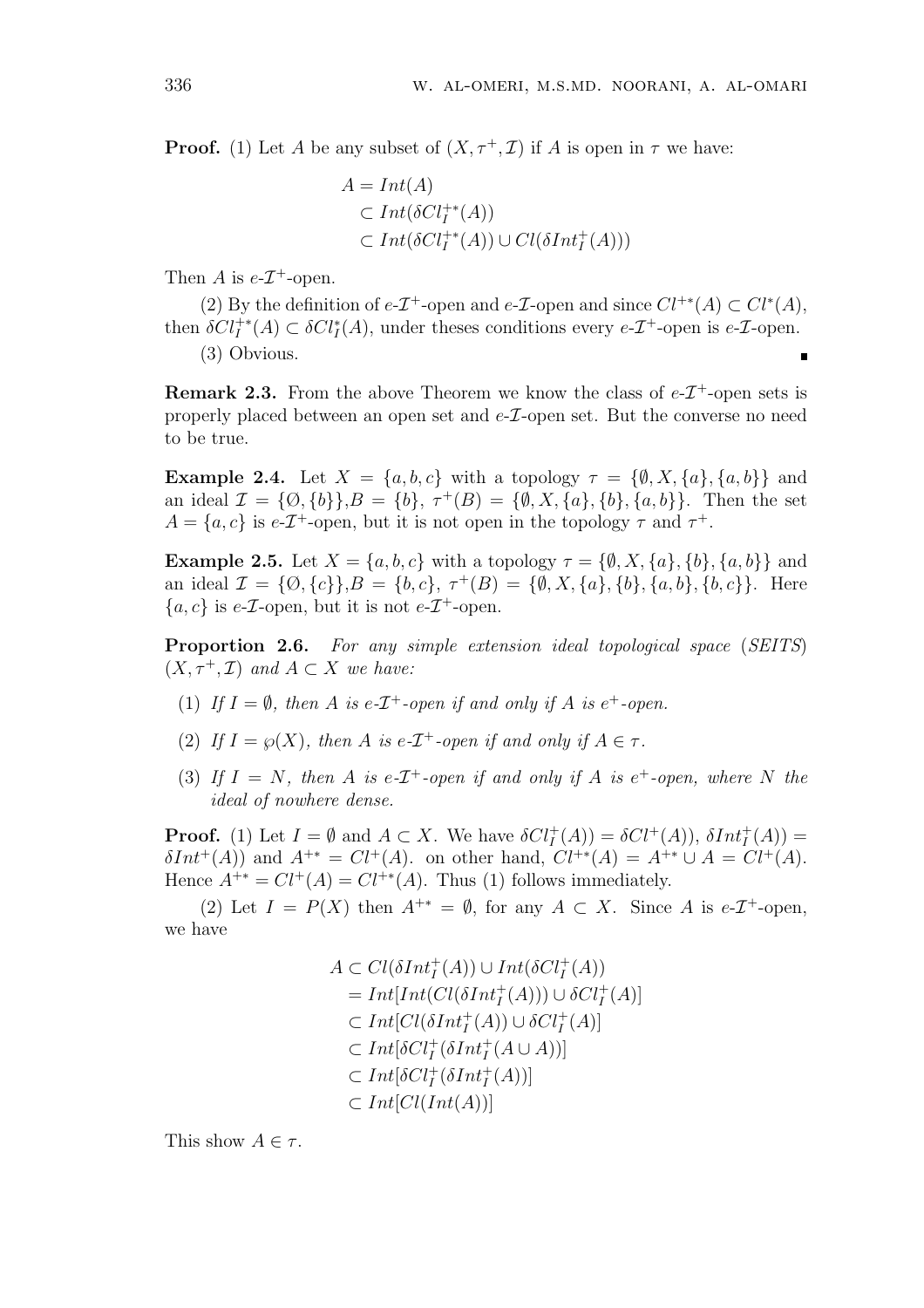$(3) \Leftarrow$  Every  $e$ - $\mathcal{I}^+$ -open is  $e^+$ -open.

Let A be  $e\text{-}T^{\text{+}}$ -open then,  $A \subset Cl(\delta Int_I^+(A)) \cup Int(\delta Cl_I^+(A))$ . By using this fact when  $I = \emptyset$  part  $(1), A^{+*} = Cl^+(A) = Cl^{+*}(A)$ , we have  $\delta Cl_I^+(A) = \delta Cl^+(A)$ ,  $\delta Int_I^+(A) = \delta Int^+(A)$ , since  $\delta Cl_I^+(A)$  is the family of all  $\delta \mathcal{I}^+$ -cluster point of A, and  $\delta Int_I^+(A)$  the union of all  $R\text{-}{\mathcal{I}}^+$ -open set of X we have respectively,

$$
\emptyset \neq Int(Cl^{*+}(U)) \cap A = Int(U^{*+} \cup U) \cap A = Int(Cl^{+}(U) \cup U) \cap A
$$
  
= Int(Cl^{+}(U)) \cap A \neq \emptyset

From this we get  $\delta Cl_I^+(A) = \delta Cl^+(A)$ , and

$$
A = Int(Cl^{*+}(A)) = Int(A^{*+} \cup A) = Int[Cl^{+}(A) \cup A]
$$
  
= Int(Cl^{+}(A)) = A

From this we get  $\delta Int_I^+(A) = \delta Int^+(A)$ . This show that

$$
A \subset Cl(\delta Int^+_I(A)) \cup Int(\delta Cl^+_I(A)) \subset Cl(\delta Int^+(A)) \cup Int(\delta Cl^+(A)).
$$

Now, let us consider  $I = N$  and A is  $e^+$ -open.

 $\Rightarrow$  If  $I = N$  then  $A^{+*} = Cl^{+*}(Int(Cl^{+*}A)).$ Since A is  $e^+$ -open then  $A \subset Cl(\delta Int^+(A)) \cup Int(\delta Cl^+(A))$ . Then

$$
\emptyset \neq Int(Cl^+(U)) \cap A = Int(U^+ \cup U) \cap A
$$
  
= Int(Cl^+(Int(Cl^+(U)) \cup U) \cap A \subset Int(Cl^{\*\*}(Int(Cl^{\*\*}(U))) \cup U) \cap A  
= Int(U^{\*\*} \cup U) \cap A = Int(Cl^{\*\*}(U)) \cap A \neq \emptyset

From this we get  $\delta Cl^+(A) \subset \delta Cl^+_I(A)$ , and

$$
A = Int(Cl^{+}(A)) = Int(A^{+} \cup A) = Int[Cl^{+}(Int(Cl^{+}(A))) \cup A]
$$
  
\n
$$
\subset Int[Cl^{+*}(Int(Cl^{+*}(A))) \cup A] = Int(A^{*+} \cup A) = Int(Cl^{+*}(A)) = A
$$

From this we get  $\delta Int^+(A) \subset \delta Int^+_I(A)$ . A is  $e$ - $\mathcal{I}^+$ -open. Hence the proof.

**Proposition 2.7.** Let A be a subset of (SITES)  $(X, \tau^+, \mathcal{I})$  then the following properties hold:

- (1) Every semi<sup>\*</sup>- $\mathcal{I}^+$ -open is e- $\mathcal{I}^+$ -open,
- (2) Every pre\*- $\mathcal{I}^+$ -open is e- $\mathcal{I}^+$ -open,
- (3) Every e- $\mathcal{I}^+$ -open is  $\delta \beta_I^+$ -open.
- (4) Every  $\delta \alpha$ - $\mathcal{I}^+$ -open is  $\delta \beta_I^+$ -open.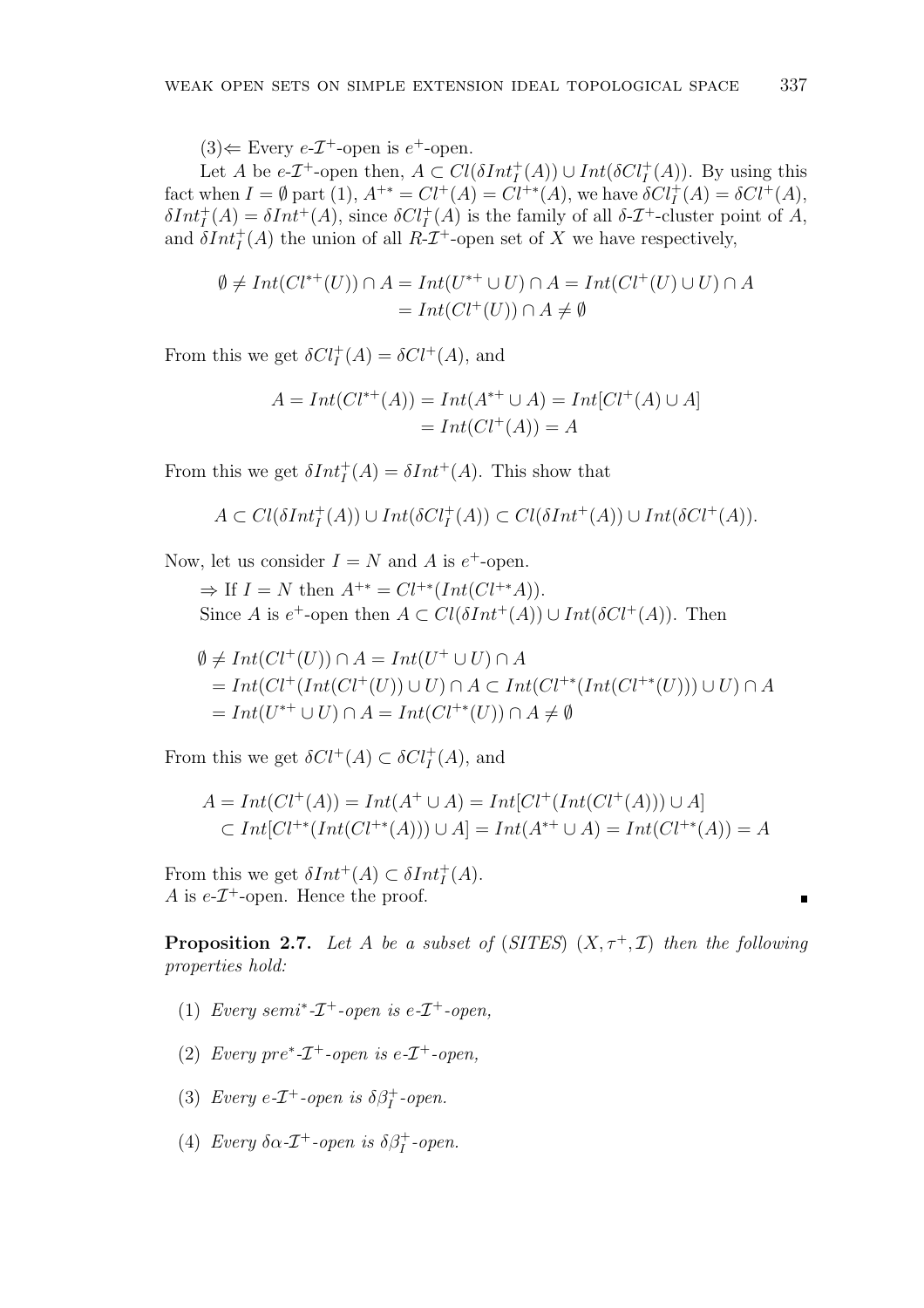**Proof.** (1) and (2) are obvious from the definition of  $e\text{-}T^+$ -open set.

(3) Let A be  $e$ - $\mathcal{I}^+$ -open. Then we have,

$$
A \subset Cl(\delta Int_I^+(A)) \cup Int(\delta Cl_I^+(A))
$$
  
\n
$$
\subset Cl(Int(\delta Int_I^+(A))) \cup Int(Int(\delta Cl_I^+(A)))
$$
  
\n
$$
\subset Cl(Int(\delta Int_I^+(A)) \cup Int(\delta Cl_I^+(A)))
$$
  
\n
$$
\subset Cl[Int(\delta Int_I^+(A)) \cup \delta Cl_I^+(A)]
$$
  
\n
$$
\subset Cl[Int(\delta Cl_I^+(A \cup A))]
$$
  
\n
$$
= Cl(Int(\delta Cl_I^+(A))).
$$

This show that A is an  $\delta \beta_I^+$ -open set.

(4) proof is obvious.

Remark 2.8. From above the following implication,



A is called  $\delta_I^+$ <sup>+</sup> open if for each  $x \in A$ , there exist a  $R\text{-}\mathcal{I}^+$ -open set G such that  $x \in G \subset A$ . None of these implications is reversible as shown by examples given below.

**Example 2.9.** Let  $X = \{a, b, c\}$  with a topology  $\tau = \{\emptyset, X, \{a\}, \{b\}, \{a, b\}\},\$  $\mathcal{I} = \{\emptyset, \{b\}\}, B = \{b, c\}, \tau^+(B) = \{\emptyset, X, \{a\}, \{b\}, \{a, b\}, \{b, c\}\}.$  Then the set  $A = \{a, c\}$  is e- $\mathcal{I}^+$ -open, but it is not  $pre^*$ - $\mathcal{I}^+$ -open.

**Example 2.10.** Let  $X = \{a, b, c\}$  with a topology  $\tau = \{\emptyset, X, \{c\}\}\$ and an ideal  $\mathcal{I} = \{\emptyset, \{b\}\}.$  Let  $B = \{a\},\$  then  $\tau^+(B) = \{\emptyset, X, \{a\}, \{c\}, \{a, c\}\}.$  Here the set  $A = \{b, d\}$ is e-T<sup>+</sup>-open, but it is not semi<sup>\*</sup>-T<sup>+</sup>-open. Because  $Cl(\delta Int_I(A)) \cup Int(\delta Cl_I(A)) =$  $Cl({a}) \cup Int(X) = {a,b} \cup X = X \supset A$  and hence A is e- $\mathcal{I}^+$ -open. Since  $Cl(\delta Int_I(A)) = Cl({a}) = {a, b} \not\supseteq A$ . So A is not semi<sup>\*</sup>- $I^+$ -open.

**Example 2.11.** Let  $X = \{a, b, c\}$  with a topology  $\tau = \{\emptyset, X, \{a\}, \{b\}, \{a, b\}\}\$ and an ideal  $\mathcal{I} = \{\emptyset, \{b\}\}\.$  Let  $B = \{b, c\}, \tau^+(B) = \{\emptyset, X, \{a\}, \{b\}, \{a, b\}, \{b, c\}\}\.$  Here  $A = \{a, c\}$  is  $e \text{-} \mathcal{I}^+$ -open, but it is not  $\delta \alpha^+_{\mathcal{I}}$ -open. Because  $Cl(\delta Int_I(A)) \cup Int(\delta Cl_I(A)) =$  $Cl({a}) \cup Int(X) = {a} \cup X = \overline{X} \supset A$  and hence A is e-T<sup>+</sup>-open. Since  $Int(Cl(\delta Int_I(A))) = Int(Cl(\lbrace a \rbrace)) = \lbrace a \rbrace \nsupseteq A$ . So A is not  $\delta \alpha^+_{\mathcal{I}}$ -open.

**Theorem 2.12.** Let  $(X, \tau, \mathcal{I})$  an ideal in topological space and A, B subsets of X. Then, for local functions the following properties hold: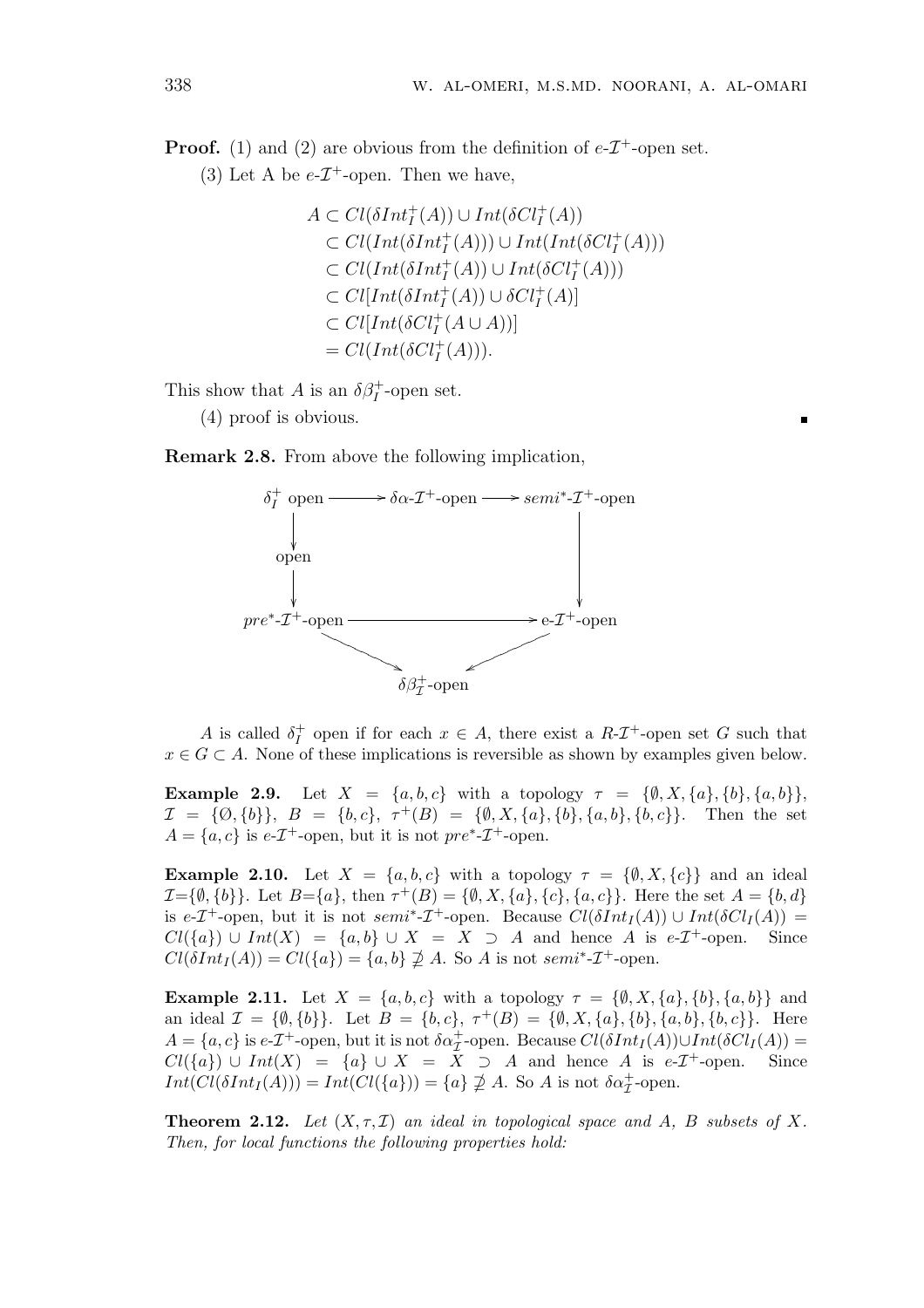- (1) If  $A \subset B$ , then  $A^{*+} \subset B^{*+}$ ,
- (2) For another ideal  $J \supset I$  on  $X$ ,  $A^{*+}(J) \subset A^{*+}(\mathcal{I})$ ,
- (3)  $A^{*+} \subset Cl(A)$ ,
- (4)  $A^{*+}(\mathcal{I}) = Cl(A^{*+}) \subset Cl(A)$  (i.e  $A^{*+}$
- (5)  $(A^{*+})^{*+}$  ⊂  $A^{*+}$ ,
- (6)  $(A \cup B)^{**} = A^{**} \cup B^{**},$
- (7)  $A^{*+}$ - $B^{*+} = (A B)^{*+} B^{*+} \subset (A B)^{*+}$ ,
- (8) If  $U \in \tau$ , then  $U \cap A^{*+} = U \cap (U \cap A)^{**} \subset (U \cap A)^{**}$ ,
- (9) If  $I \in \mathcal{I}$ , then  $(A-I)^{*+} \subset A^{*+} = (A \cup I)^{*+}$ ,

**Proof.** Obvious using the Definition of  $A^{*+}$ .

**Proposition 2.13.** Let  $(X, \tau^+, \mathcal{I})$  be SEITS and let A,  $U \subseteq X$ . If A is e- $\mathcal{I}^+$ -open set and  $U \in \tau$ . Then  $A \cap U$  is an e-I<sup>+</sup>-open.

**Proof.** By assumption  $A \subset Cl(\delta Int_I(A)) \cup Int(\delta Cl_I(A))$  and  $U \subseteq Int(U)$ . By Theorem 2.12 (8) we have,

$$
A \cap U \subset (Cl(\delta Int_I^+(A)) \cup Int(\delta Cl_I^+(A))) \cap Int(U)
$$
  
\n
$$
\subset (Cl(\delta Int_I^+(A)) \cap Int(U)) \cup (Int(\delta Cl_I^+(A)) \cap Int(U))
$$
  
\n
$$
\subset (Cl(\delta Int_I^+(A)) \cap Cl(Int(U))) \cup (Int(\delta Cl_I^+(A)) \cap Cl(Int(U)))
$$
  
\n
$$
\subset (Cl(\delta Int_I^+(A)) \cap Int(U)) \cup (Int(Cl(\delta Cl_I^+(A)) \cap Cl(ClInt(U)))))
$$
  
\n
$$
\subset Cl(\delta Int_I^+(A \cap U) \cup (Int(Cl(\delta Cl_I^+(A)) \cap Cl(Int(U))))
$$
  
\n
$$
\subset Cl(\delta Int_I^+(A \cap U)) \cup (Int(Cl(\delta Cl_I^+(A)) \cap Int(U)))
$$
  
\n
$$
\subset Cl(\delta Int_I^+(A \cap U)) \cup (Int(\delta Cl_I^+(A \cap U))).
$$

Thus  $A \cap U$  is  $e$ - $\mathcal{I}^+$ -open.

**Proposition 2.14.** Let  $(X, \tau^+, \mathcal{I})$  be SEITS then the following hold.

- (1) The union of any family of  $e\text{-}I^+$ -open sets is an  $e\text{-}I^+$ -open set.
- (2) The intersection of arbitrary family of  $e\text{-}I^+$ -closed sets is  $e\text{-}I^+$ -closed.
- (3) If  $A \in EI^+O(X, \tau^+, \mathcal{I})$  and  $B \in \tau$ , then  $A \cap B \in EI^+O(X, \tau^+, \mathcal{I})$ .

**Proof.** (1) Let  $\{A_{\alpha} | \alpha \in \Delta\}$  be a family of  $e$ -*T*<sup>+</sup>-open set,  $A_{\alpha} \subset Cl(\delta Int_{I}^{+}(A_{\alpha}))$   $\cup$  $Int(\delta Cl_I^+(A_\alpha))$ . Hence

> $\cup_{\alpha} A_{\alpha} \subset \cup_{\alpha} [Cl(\delta Int^+_I(A_{\alpha})) \cup Int(\delta Cl^+_I(A_{\alpha}))]$  $\subset \cup_{\alpha} [Cl(\delta Int^+_I(A_{\alpha}))] \cup \cup_{\alpha} [Int(\delta Cl^+_I(A_{\alpha}))]$  $\subset [Cl(\cup_{\alpha}(\delta Int^+_I(A_{\alpha}))] \cup [Int(\cup_{\alpha}(\delta Cl^+_I(A_{\alpha}))]$  $\subset [Cl(\cup_{\alpha}(\delta Int^+_I(A_{\alpha}))] \cup [Int(\cup_{\alpha}(\delta Cl^+_I(A_{\alpha}))]$  $\subset [Cl(\delta Int^+_I(\cup_\alpha A_\alpha))] \cup [Int(\delta Cl^+_I(\cup_\alpha A_\alpha))].$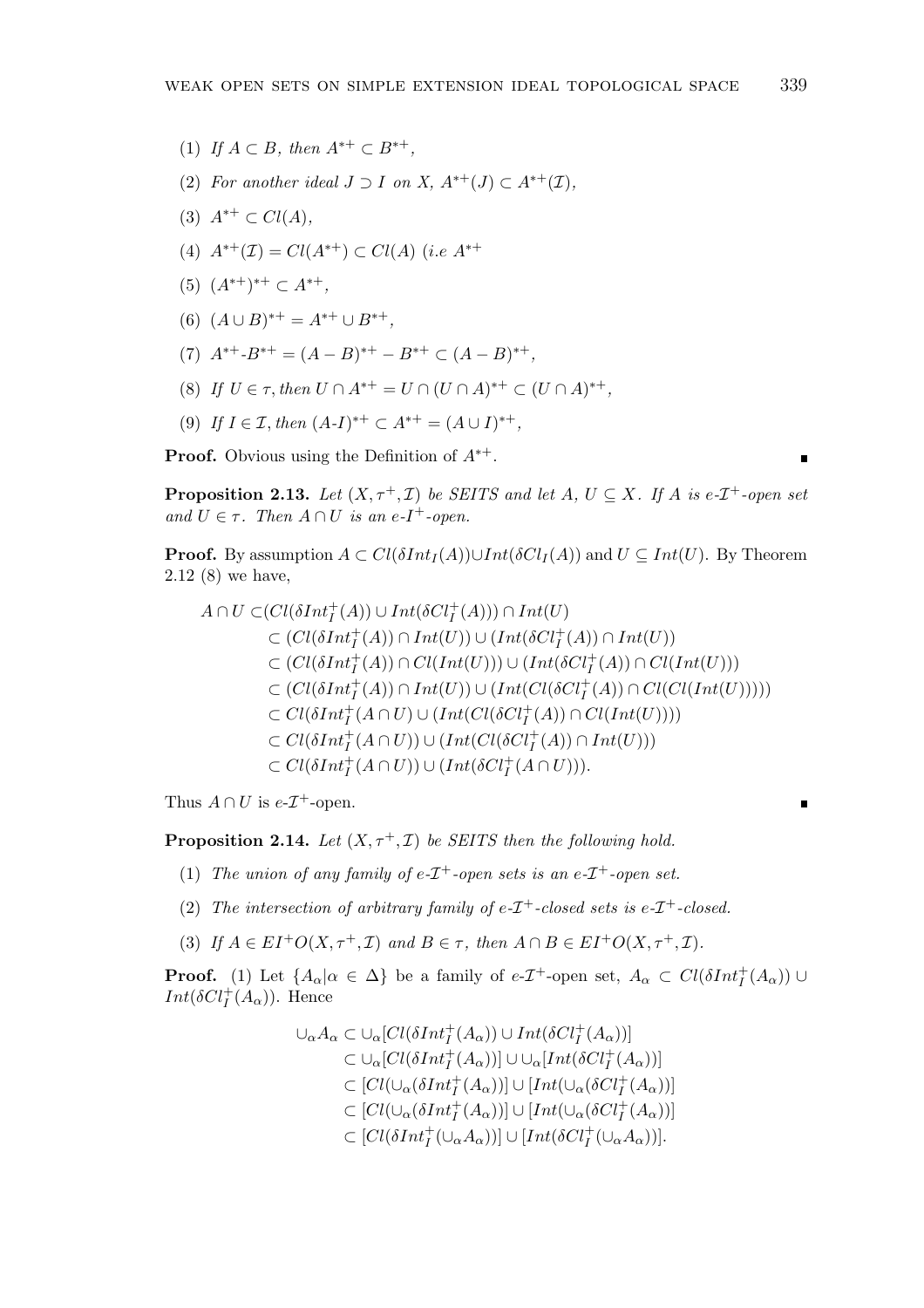$U_{\alpha}A_{\alpha}$  is e- $\mathcal{I}^+$ -open.

(2) Let  $\{B_{\alpha}/\alpha \in \Delta\}$  be a family of  $e\text{-}I^+$ -closed set. Then  $\{B_{\alpha}^c/\alpha \in \Delta\}$  be a family of e-I<sup>+</sup>-open set. By (1)  $\cup_{\alpha}^c A_{\alpha}$  is e-I<sup>+</sup>-open. Hence  $(\cap_{\alpha} A_{\alpha})^c = \cup_{\alpha}^c A_{\alpha}$  is e-I<sup>+</sup>-open  $(\cap_{\alpha} A_{\alpha})$  is e- $\mathcal{I}^+$ -closed set. Hence the proof.

(3) Let  $A \in EI^+O(X, \tau^+, \mathcal{I})$  and  $B \in \tau$  then  $A \subset Cl(\delta Int_I^+(A)) \cup Int(\delta Cl_I^+(A))$ and

$$
A \cap B \subset [Cl(\delta Int_I^+(A)) \cup Int(\delta Cl_I^+(A))] \cap B
$$
  
\n
$$
\subset [Cl(\delta Int_I^+(A)) \cap B] \cup [Int(\delta Cl_I^+(A)) \cap B]
$$
  
\n
$$
\subset [Cl(\delta Int_I^+(A \cap B))] \cup [Int(\delta Cl_I^+(A \cap B))].
$$

This proof come from the fact  $\delta Int_I^+(A)$  is the union of all  $R\text{-}\mathcal{I}^+$ -open of X contend in A. Then

$$
A = Int(Cl^{*+}(A)) \Rightarrow A \cap B = Int(Cl^{*+}(A)) \cap B
$$
  
= Int(A^{\*+} \cup A) \cap B  
= Int[(A \cap B) \cup (A^{\*+} \cap B)]  

$$
\subset Int[Cl^{*+}(A \cap B)] = A \cap B
$$

Hence  $Cl(\delta Int^+_I(A)) \cap B \subset Cl(\delta Int^+_I(A \cap B))$ , and other part is obvious.

Let  $(X, \tau^+, \mathcal{I})$  be a SEITS and A be a subset of X, we denoted the relative topology [12] on A by  $\tau^+/A$  and  $\mathcal{I}/A = \{A \cap I : I \in \mathcal{I}\}\$ is clearly ideal on A.

**Lemma 2.15.** Let  $(X, \tau^+, \mathcal{I})$  be a SEITS and A, B subset of X such that  $B \subset A$ . Then  $B^{+*}(\tau^+|_A, \mathcal{I}|_A) = B^{+*}(\tau^+, \mathcal{I}) \cap A$ .

**Proposition 2.16.** Let  $(X, \tau^+, \mathcal{I})$  be a SEITS and let  $A, U \subseteq X$ . If  $V \in EI^+O(X, \tau^+, \mathcal{I})$  set and  $U \in \tau$ . Then  $U \cap V \in EIO(U, \tau^+|_U, \mathcal{I}|_U)$ .

**Proof.** Since U is open, we have  $Int_U(A) = Int(A)$  for any subset A of U. By using this fact and Theorem (2.12). We get the proof.

**Definition 2.17.** [12] A point  $x \in X$  is said to be  $\mathcal{I}^+$  limit point of A if for every  $\mathcal{I}^+$ open set U in X,  $U \cap (A \backslash x) \neq \emptyset$ . The set of all  $\mathcal{I}^+$  limit point of A is called the  $\mathcal{I}^+$ derived set of A denoted by  $D_I^+$  $^{+}_{I}(A).$ 

**Definition 2.18.** Let  $A$  be a subset of  $X$ .

- (1) The intersection of all  $e$ - $\mathcal{I}^+$ -closed containing A is called the  $e$ - $I^+$ -closure of A and its denoted by  $Cl_e^{I+}(A)$ ,
- (2) The e- $\mathcal{I}^+$ -interior of A, denoted by  $Int_e^{\mathcal{I}+}(A)$ , is defined by the union of all e- $I^+$ open sets contained in A.

**Definition 2.19.** Let A be a subset of  $(X, \tau^+, \mathcal{I})$ . A point  $x \in X$  is said to be  $\mathcal{I}^+$  limit point of A if for every  $e$ - $\mathcal{I}^+$  open set U in X,  $U \cap (A \backslash x) \neq \emptyset$ . The set of all  $e - \mathcal{I}^+$  limit point of A is called the  $e - \mathcal{I}^+$  derived set of A denoted by  $D_{eI}^+(A)$ .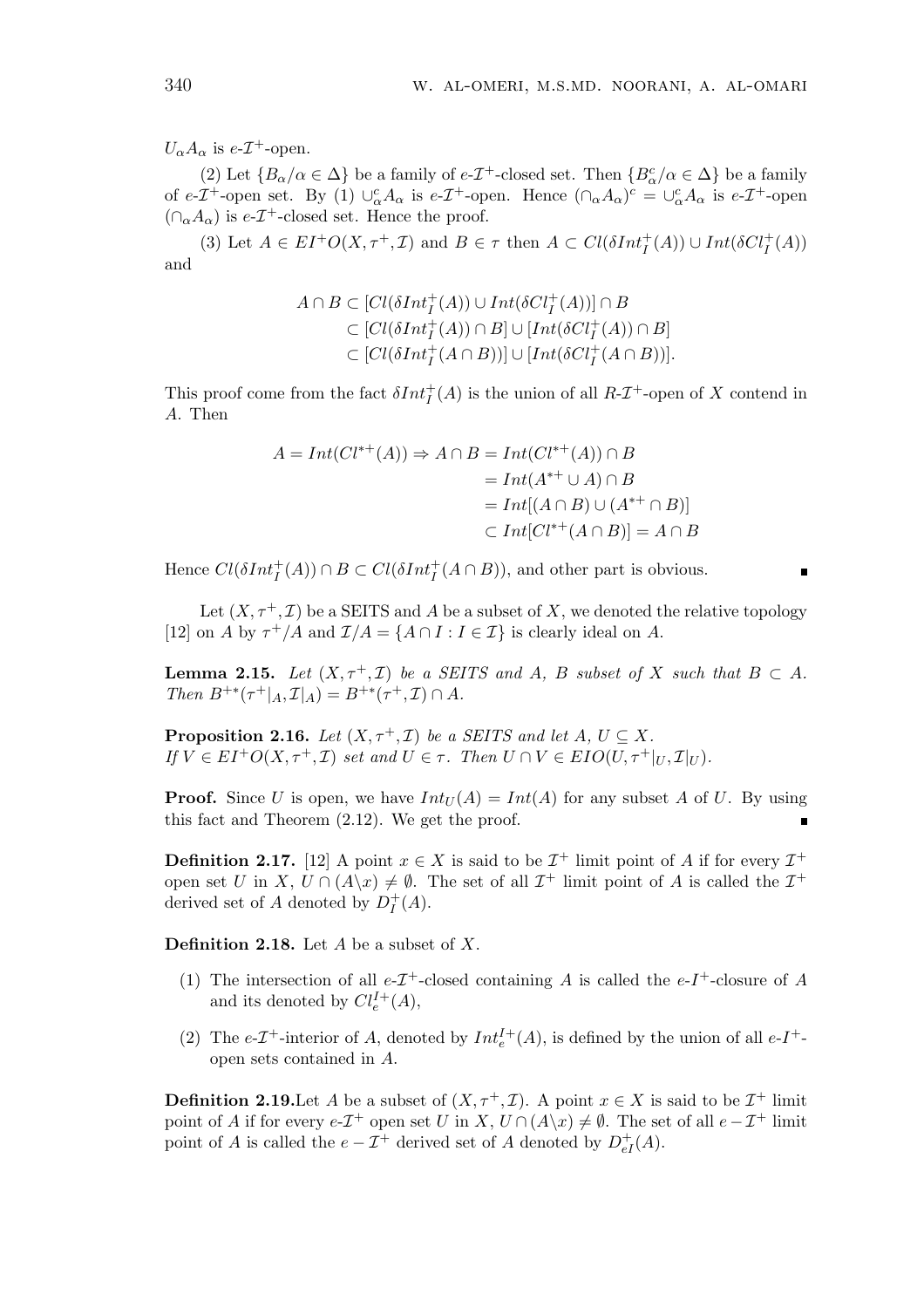Since every open is  $pre^*$ - $\mathcal{I}^+$  open set and every  $pre^*$ - $\mathcal{I}^+$  open set is  $e$ - $\mathcal{I}^+$  open set we have.  $D_{eI}^+(A) \subset D(A)$  for any  $A \subset X$ . Moreover, since every closed set is  $e\text{-}T^+$ -closed set we have  $A \subset Cl_e^{I+}(A) \subset Cl(A)$ .

**Lemma 2.20.** If  $D_{eI}^{+}(A) = D(A)$ , then we have  $Cl_{e}^{I+}(A) = Cl(A)$ 

Proof. Straightforward.

**Corollary 2.21.** If  $D(A) \subset D_{eI}^+(A)$  for every subset  $A \subset X$ . Then for any subset C and B of X, we have  $Cl_e^{I+}(B \cup C) = Cl_e^{I+}(B) \cup Cl_e^{I+}(C)$ .

**Theorem 2.22.** If A be a subset of  $(X, \tau^+, \mathcal{I})$ , then  $x \in Cl_e^{I+}(A)$  if and only if every  $e$ - $\mathcal{I}^+$  open set U containing x intersect A.

**Proof.** Let us prove that  $x \in Cl_e^{I+}(A)$  if and only if there exists  $e\text{-}I^+$  open set U containing x which does not intersect A, hence  $x \notin Cl_e^{I+}(A) \Rightarrow x \notin X\backslash Cl_e^{I+}(A)$  which does not intersect A.

Conversely, let U be  $e$ - $\mathcal{I}^+$ -open set U containing x which does not intersect A. Then  $(X\setminus U)$  is  $e\text{-}T^{\text{+}}$ -open set U containing A and  $x \in (X\setminus U)$  but  $Cl_e^{I+}(A) \subset X\setminus U$ .

**Theorem 2.23.**  $Cl_e^{I+}(A) = A \cup D_{eI}^{+}(A)$ .

**Proof.** If  $x \in D_{eI}^+(A)$ . Then, for every  $e-I^+$  open set U containing x, we have  $U \cap (A \backslash x) \neq \emptyset$ . Therefore  $x \in Cl_e^{I+}(A)$ , i.e.,

$$
A \cup D_{eI}^+(A) \subseteq Cl_e^{I+}(A) \tag{*}
$$

Conversely, let  $x \in Cl_e^{I+}(A)$ . If  $x \in A$ , then  $x \in A \cup D_{eI}^+(A)$ . Let  $x \notin A$ , since  $x \in$  $Cl_e^{I+}(A)$  every  $e\text{-}I^+$ -open set U containing x intersects A. But  $x \notin A \Rightarrow U \cap (A \setminus x) \neq \emptyset$ . Therefore  $x \in Cl_e^{I+}(A)$ , i.e.,

$$
Cl_e^{I+}(A) \subseteq A \cup D_{eI}^+(A) \tag{**}
$$

From (\*) and (\*\*), we get  $Cl_e^{I+}(A) = A \cup D_{eI}^{+}(A)$ .

## 3. Generalized  $e$ - $\mathcal{I}^+$ -Closed Sets

**Definition 3.1.** A subset A of a SEITS  $(X, \tau^+, \mathcal{I})$  is said to be  $gEI^+$ -closed if  $Cl_e^{I+}(A) \subset U$  whenever  $A \subset U$  and  $U \in \tau^+$ .

The set of all  $qEI^+$  closed sets of X is denoted as  $GEI^+C(X)$ .

**Example 3.2.** Let  $X = \{a, b, c\}$  with a topology  $\tau = \{\emptyset, X, \{a\}, \{a, b\}\}\$ and an ideal  $\mathcal{I} = \{\emptyset, \{b\}\}, B = \{b\}, \tau^+(B) = \{\emptyset, X, \{a\}, \{b\}, \{a, b\}\}.$  Then the sets  $\{\emptyset, X, \{a\}, \{a, c\}, \{b, c\}, \{b, c\}, \{c, c\}, \{c, c\}, \{c, c\}, \{c, c\}, \{c, c\}, \{c, c\}, \{c, c\}, \{c, c\}, \{c, c\}, \{c, c\}, \{c, c\}, \{c, c\}, \{c, c\}, \{c, c\}, \{c, c\}, \{c, c\}, \$  $\{a, b\}$  are e- $\mathcal{I}^+$ -open, and  $gEI^+$ -closed sets are  $\{\emptyset, X, \{b\}, \{c\}, \{b, c\}, \{a, c\}\}.$ 

Since every  $\mathcal{I}^+$ -closed set is  $e\text{-}\mathcal{I}^+$ -closed we have  $Cl_e^{I+}(A) \subseteq I^+Cl(A)$ .

**Theorem 3.3.** Let  $(X, \tau^+, \mathcal{I})$  be an simple extension ideal topological space (SEITS) then the following hold: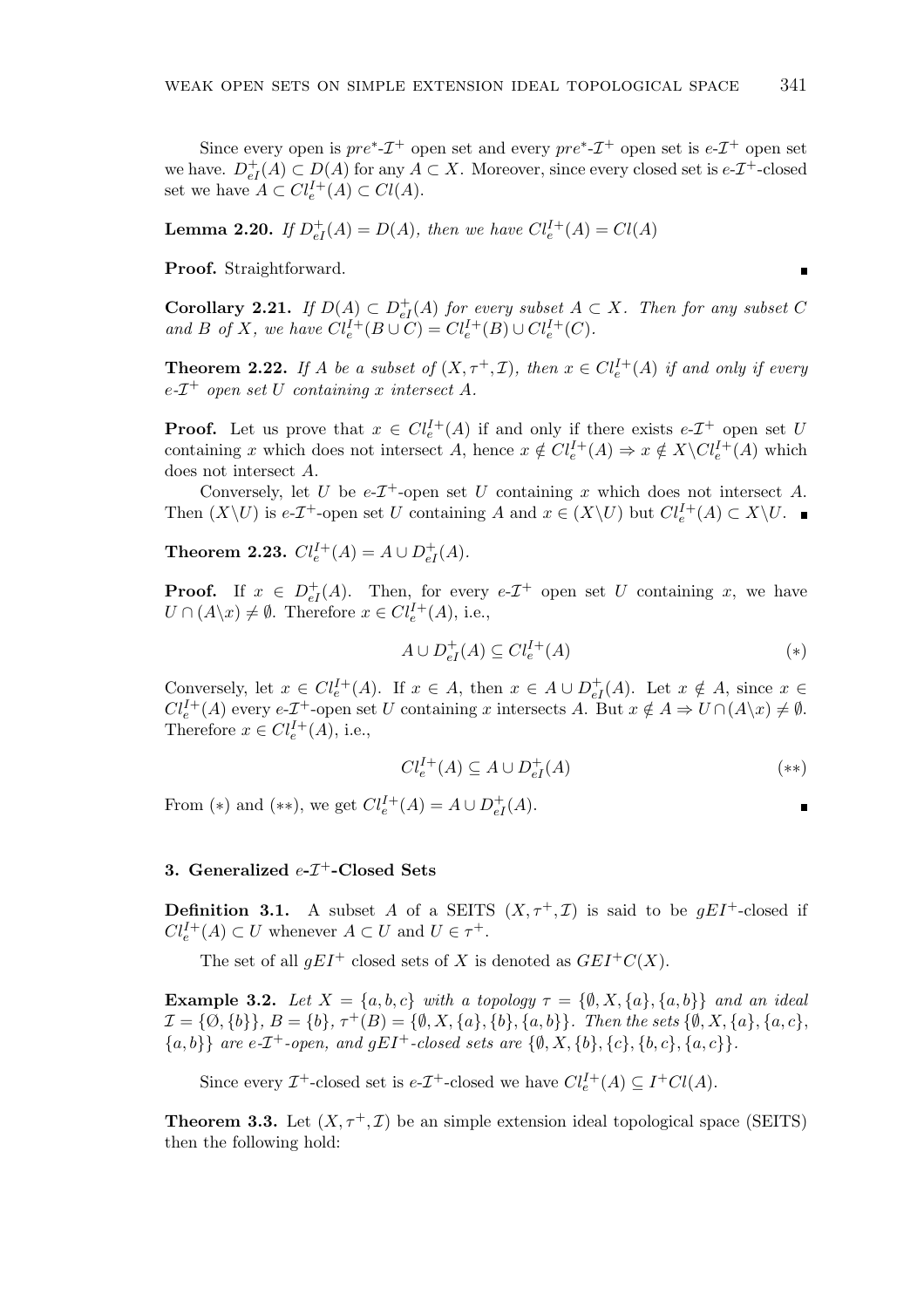- (1) Every  $\mathcal{I}^+$ -closed set is gEI<sup>+</sup>-closed.
- (2) Every e- $\mathcal{I}^+$ -closed set is gEI<sup>+</sup>-closed.

**Proof.** (1) Since A is  $\mathcal{I}^+$ -closed set we have  $A = I^+Cl(A) \subseteq U$  by the above note we have  $Cl_e^{I+}(A) \subseteq I^+Cl(A)$ , then  $Cl_e^{I+}(A) \subseteq U$  whenever  $A \subseteq U$  and  $U \in \tau^+$ . Hence the proof.

(2) Let A be  $e\text{-}T^+$ -closed set. Then  $A = Cl_e^{I+}(A) \subseteq U$ . Hence A is  $gEI^+$ -closed. But the converse need not be true.

**Example 3.4.** Let  $X = \{a, b, c\}$  with a topology  $\tau = \{\emptyset, X, \{a\}, \{a, b\}\}\$ and an ideal  $\mathcal{I} = \{\emptyset, \{b\}\}, B = \{b\}, \tau^+ = \{\emptyset, X, \{a\}, \{b\}, \{a, b\}\}.$  Then the set  $\{a, c\}$  is  $gEI^+$ -closed sets but not  $e$ - $\mathcal{I}^+$ -closed.

**Theorem 3.5.** If A be gEI<sup>+</sup>-closed of a SEITS  $(X, \tau^+, \mathcal{I})$ ,  $Cl_e^{I+}(A) \backslash A$  does not contains any nonempty closed set.

**Proof.** (1) Let S be closed set such that  $S \subseteq Cl_e^{I+}(A) \backslash A$ . Then  $(X \backslash S)$  is open and

$$
S \subseteq Cl_e^{I+}(A) \cap A^c. \tag{*}
$$

 $S \subseteq A^c \Rightarrow A \subset (X \backslash S)$ . Since A is  $gEI^+$ -closed we have  $Cl_e^{I+}(A) \subseteq (X \backslash S)$ . Hence

$$
S \subseteq X \backslash Cl_e^{I+}(A). \tag{**}
$$

From (\*) and (\*\*), we have  $S \subseteq Cl_e^{I+}(A) \cap X \backslash Cl_e^{I+}(A) = \emptyset$ . Hence  $Cl_e^{I+}(A) \backslash A$ .

**Theorem 3.6.** If A be gEI<sup>+</sup>-closed set of a SEITS  $(X, \tau^+, \mathcal{I})$  and  $A \subseteq B \subseteq Cl_e^{I+}(A)$ then B is also  $qEI^+$ -closed.

**Proof.** Let A be  $gEI^+$ -closed set and  $A \subseteq B \subseteq Cl_e^{I+}(A)$ . Then  $Cl_e^{I+}(A) \subseteq Cl_e^{I+}(B) \subseteq$  $Cl_e^{I+}(A)$  which implies that  $Cl_e^{I+}(A) = Cl_e^{I+}(B)$  let us now consider U to be open set in  $(X, \tau^+, \mathcal{I})$  containing B. Then  $A \subseteq U$  and A is  $gEI^+$ -closed.  $\Rightarrow Cl_e^{I+}(A) \subseteq U \Rightarrow$  $Cl_e^{I+}(B) \subseteq U$ . Then B is  $gEI^+$ -closed set.

**Theorem 3.7.** A gEI<sup>+</sup>-closed set A is also e-I<sup>+</sup>-closed if and only if  $Cl_e^{I+}(A) \backslash A$  is closed.

**Proof.** Let A be  $e-I^+$ -closed  $A = Cl_e^{I+}(A)$ . If  $Cl_e^{I+}(A) \setminus A = \emptyset$  which is closed.

Conversely, let  $Cl_e^{I+}(A) \backslash A$  is closed. By Theorem (3.6) we know that  $Cl_e^{I+}(A) \backslash A$ does not contains any nonempty closed set. Therefor  $Cl_e^{I+}(A)\backslash A = \emptyset \Rightarrow Cl_e^{I+}(A) = A$ . Hence  $A$  is  $e-I^+$ -closed.

**Theorem 3.8.** If A and B are  $gEI^+$ -closed sets such that  $D(A) \subseteq D_{eI}^+(A)$  and  $D(B) \subseteq$  $D_{eI}^+(B)$ . Then  $A \cup B$  is gEI<sup>+</sup>-closed.

**Proof.** Let U be an open set such that  $A \cup B \subseteq U$ . Then since A and B are  $qEI^+$ -closed sets we have  $Cl_e^{I+}(A) \subseteq U$   $Cl_e^{I+}(B) \subseteq U$ . Since  $D(A) \subseteq D_{eI}^+(A)$ , thus  $D(A) = D_{eI}^+(A)$ and by Lemma (2.20)  $Cl(A) = Cl_e^{I+}(A)$  and, similarly,  $Cl(\overline{B}) = Cl_e^{I+}(B)$ . Thus

$$
Cl_e^{I+}(A \cup B) \subseteq Cl(A \cup B) = Cl(A) \cup Cl(B) = Cl_e^{I+}(A) \cup Cl_e^{I+}(B) \subseteq U.
$$

This implies  $A \cup B$  is  $gEI^+$ -closed.

$$
\blacksquare
$$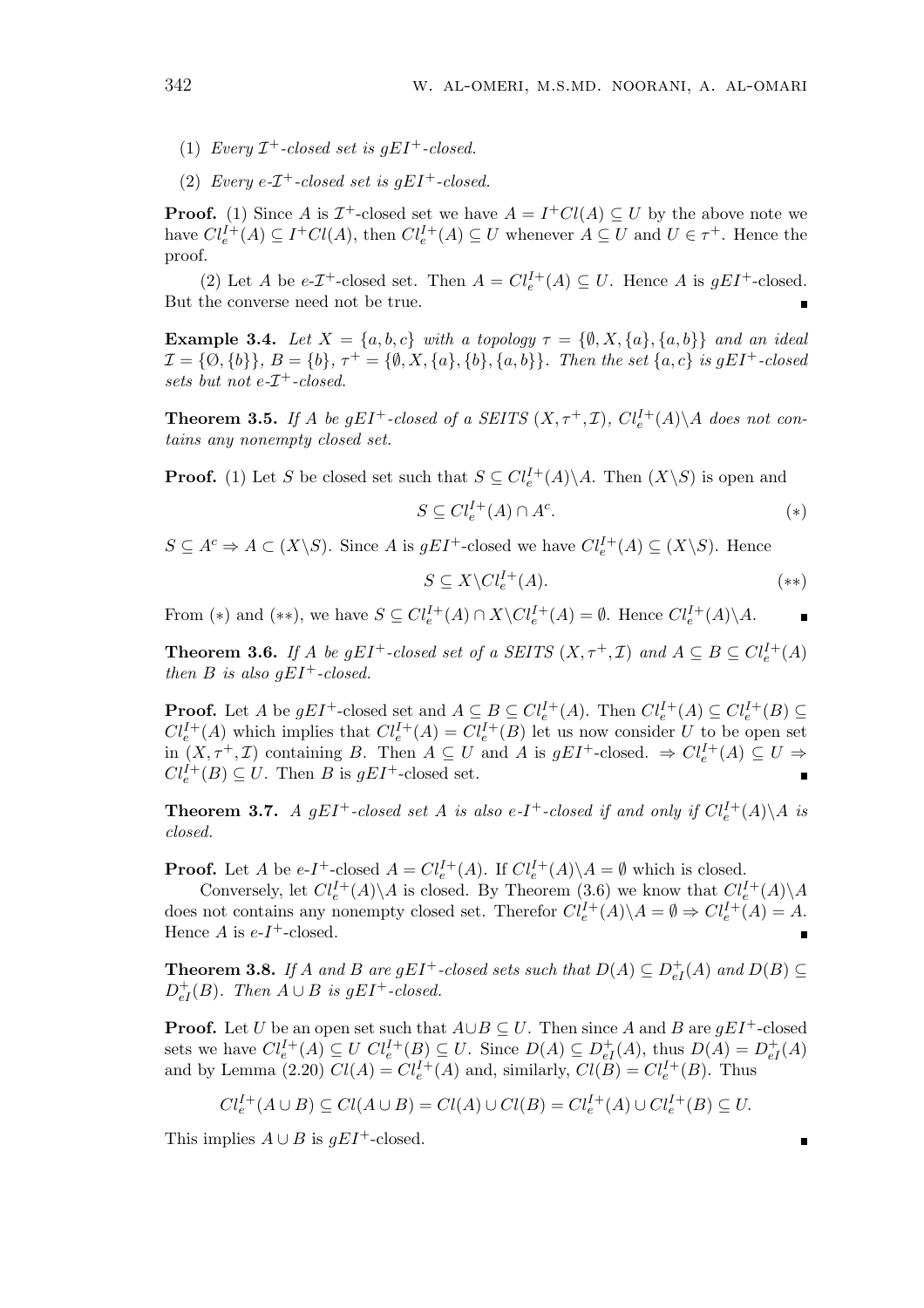**Proposition 3.9.** If A and B are gEI<sup>+</sup>-closed sets such that  $D(A) \subseteq D_{eI}^+(A)$  and  $D(B) \subseteq D_{eI}^+(B)$ . Then  $A \cup B$  is gEI<sup>+</sup>-closed.

**Proof.** Let U be an open set such that  $A \cup B \subseteq U$ . Then since A and B are  $gEI^+$ -closed sets we have  $Cl_e^{I+}(A) \subseteq U$   $Cl_e^{I+}(B) \subseteq U$ . Since  $D(A) \subseteq D_{eI}^+(A)$ , thus  $D(A) = D_{eI}^+(A)$ and by Lemma (2.20)  $Cl(A) = Cl_e^{I+}(A)$  and similarly  $Cl(B) = Cl_e^{I+}(B)$ . Thus

$$
Cl_e^{I+}(A \cup B) \subseteq Cl(A \cup B) = Cl(A) \cup Cl(B) = Cl_e^{I+}(A) \cup Cl_e^{I+}(B) \subseteq U.
$$

This implies  $A \cup B$  is  $qEI^+$ -closed.

**Definition 3.10.** Let  $B \subseteq A \subseteq X$ . The set B is said to be  $qEI^+$ -closed relative to A if  ${ACl}_e^{I+}(B) \subseteq U$  whenever  $B \subseteq U$  and U is open in A, where  ${ACl}_e^{I+}(B) = A \cap Cl_e^{I+}(B)$ .

**Theorem 3.11.** If  $B \subseteq A \subseteq X$  and A is gEI<sup>+</sup>-closed and open, then B is gEI<sup>+</sup>-closed relative to A if and only if B is  $gEI^+$ -closed in X.

**Proof.** Let A be a  $qEI^+$ -closed and open. Let B is  $qEI^+$ -closed relative to A. Since A be an  $gEI^+$ -closed and open then  $Cl_e^{I+}(A) \subseteq A$ . Therefore,  $Cl_e^{I+}(B) \subseteq Cl_e^{I+}(A) \subseteq A$ . Therefore,  ${_{A}}Cl_{e}^{I+}(B) \subseteq Cl_{e}^{I+}(B) \cap A = Cl_{e}^{I+}(B)$ . Now, let U be open in X and  $B \subseteq U$ . Then,  $U \cap A$  is open in A and  $B \subseteq U \cap A$ . Since B is  $gEI^+$ -closed relative to A we have  ${_{A}Cl_{e}^{I+}(B) \subseteq U \cap A}$ . Hence  ${_{A}Cl_{e}^{I+}(B) \subseteq U \cap A \subseteq U}$ . Therefore, B is  $gEI^{+}$ -closed. Conversely, let B is  $gEI^+$ -closed in X. Consider U is an open in A and  $B \subseteq U$ . Then  $U = V \cap A$  where V is open in  $(X, \tau^+, \mathcal{I})$ . Now  $B \subseteq V$  and B is  $gEI^+$ -closed in X. This implies  $Cl_e^{I+}(B) \cap A \subset V \cap A = U$ , i.e.,  $Cl_e^{I+}(B) \cap A \subseteq U$ .

**Definition 3.12.** A set A is said to be  $qEI^+$ -open if and only if  $(X \setminus A)$  is  $qEI^+$ -closed. The family of all  $qEI^+$ -open subset of X is denoted by  $GEI^+O(X)$ . The largest  $qEI^+$ open set contained in X is called the  $qEI^+$ -interior of A and is denoted by  $qEI^+(Int(A))$ also A is  $gEI^+$ -open if and only if  $gEI^+(Int(A)) = A$ .

**Proposition 3.13.** Let  $(X, \tau^+, \mathcal{I})$  be an simple extension ideal topological space (SEITS) then Statement  $Cl_e^{I+}(X \backslash A) = X \backslash Cl_e^{I+}(A)$  hold.

**Proof.** Let  $x \in Cl_e^{I+}(X \backslash A)$ .  $\Leftrightarrow$  every  $e$ - $\mathcal{I}^+$ -open set U containing x intersects  $(X\backslash A)$ .  $\Leftrightarrow$  there is no e- $\mathcal{I}^+$ -open set U containing x and contained in A.  $\Leftrightarrow x \in X \backslash Cl_e^{I+}(A).$ 

**Theorem 3.14.** A subset A of a SETIS  $(X, \tau^+, \mathcal{I})$  is gEI<sup>+</sup>-open if and only if  $S \subset$  $Int_e^{I+}(A)$  where S is closed and  $S \subseteq A$ .

**Proof.** Let A be  $gEI^+$ -open and suppose that S is closed and  $S \subseteq A$ . Then  $(X \setminus A)$ is gEI<sup>+</sup>-closed and  $(X\backslash A) \subset (X\backslash S)$ . Now,  $(X\backslash S)$  is open and  $(X\backslash A)$  is gEI<sup>+</sup>-closed. Therefore,  $Cl_e^{I+}(X\backslash A) \subseteq (X\backslash S)$ . By Proportion (3.13)  $Cl_e^{I+}(X\backslash A) = X\backslash Int_e^{I+}(A)$ . Hence  $X \setminus Int_e^{\tilde{I}+}(A) \subseteq (X \setminus S)$ . i.e.,  $S \subseteq Int_e^{I+}(A)$ .

Conversely, let  $S \subseteq Int_e^{I+}(A)$  where S is closed and  $S \subseteq A$ . Now, to prove A is  $gEI^+$ -open is the same as proving  $(X\setminus A)$   $gEI^+$ -closed. Let G be an open set containing  $(X\setminus A)$  then  $S = (X\setminus G)$  is closed set such that  $S \subseteq A$ . Therefore,  $S \subseteq Int_e^{I+}(A)$ . i.e.,  $Cl_e^{I+}(X\setminus A) = (X\setminus Cl_e^{I+}(X\setminus A)) \subset (X\setminus S) \text{ } Cl_e^{I+}(X\setminus A) \subseteq G.$  Therefore,  $(X\setminus A)$  gEI<sup>+</sup>closed. i.e., A is  $gEI^+$ -open. Hence the proof.